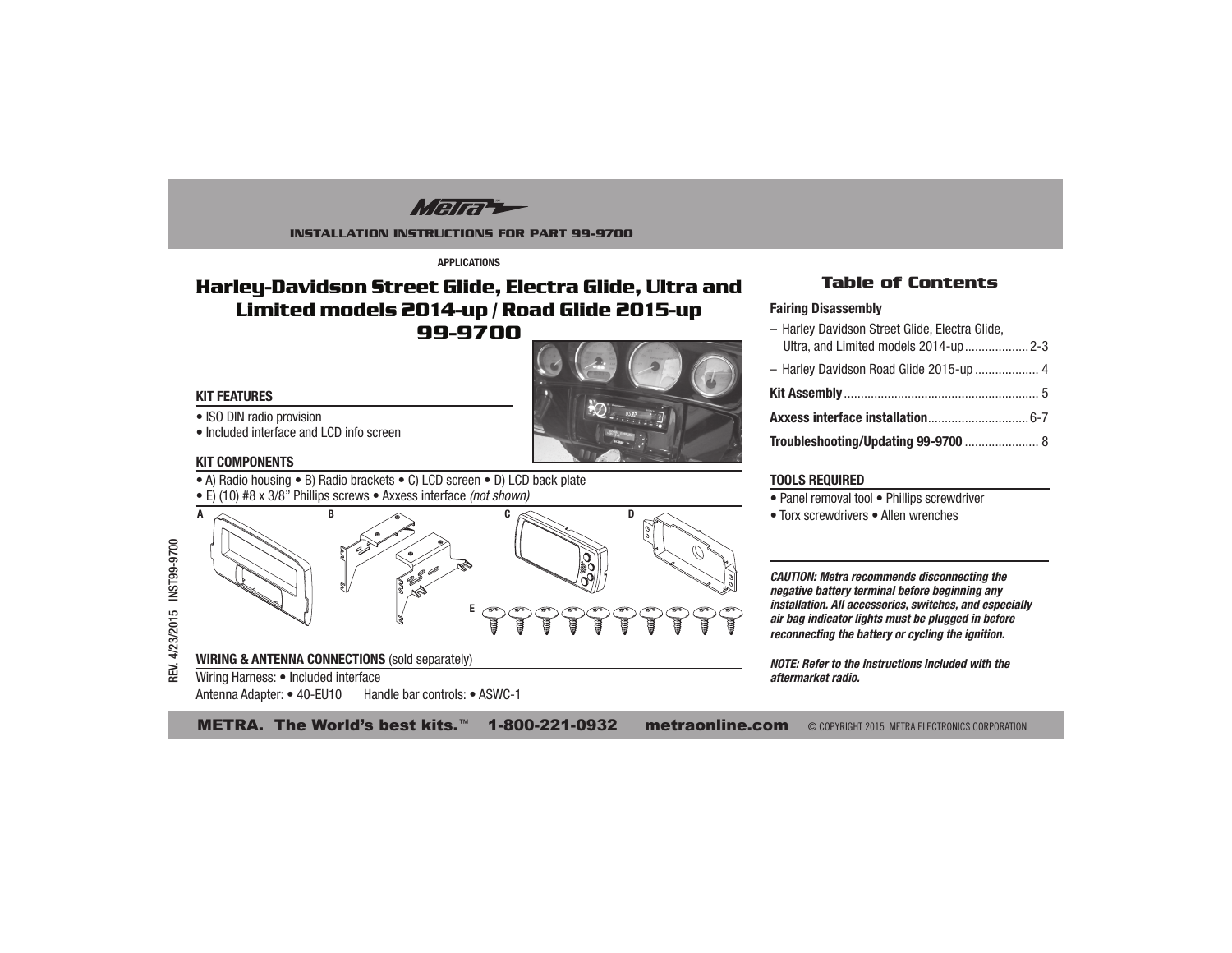

## **Harley Davidson Street Glide, Electra Glide, Ultra, and Limited models 2014-up Disassembly**

- **1.** Remove (4) T-27 from inner fairing. (Figure A)
- **2.** Remove (3) T-27 from windshield (caution not to drop the outer fairing or windshield). (Figure B)
- **3.** Remove outer fairing, unplugging the headlight. (Figure C)
- 4. Remove (2) T-27 to remove the fairing vent and remove the vent. (Figure D)
	-







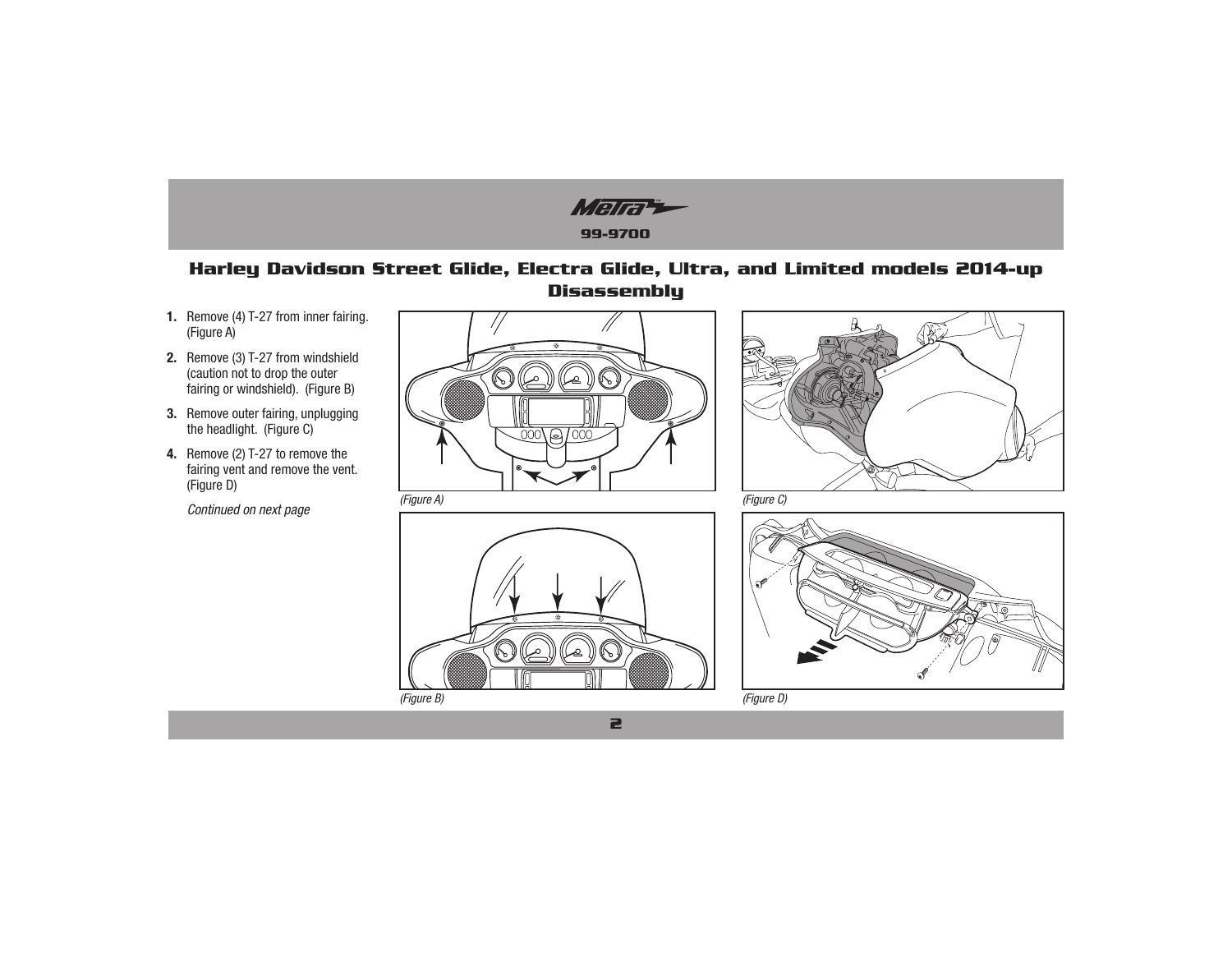Marti **99-9700**

## **Harley Davidson Street Glide, Electra Glide, Ultra,** and Limited models 2014-up Disassembly

- 5. Remove (11) screws securing the radio bracket: (Figure E)
	- **5.1** (2) T-27 Torx screws shared with the gauge cluster and a third T-27 Torx screw to remove the gauge cluster in step 7.
	- **5.2** (4) 5/32" Allen screws facing outward.
	- **5.3** (4) T-25 Torx screws secured to the radio.
	- **5.4** (1) T-25 Torx screw shared with the storage pocket.
- **6.** Remove the radio bracket. (Figure E) *Note:This bracket will be reused with the 99-9700 kit.*
- **7.** Remove the gauge cluster. (Figure E)
- **8.** Remove (4) 3/16 Allen screws from the sides of radio. (Figure F) *Note: These screws will be reused with the 9700 kit.*
- **9.** Slide the radio out toward the rear of the bike, and unplug the radio. (Figure F)

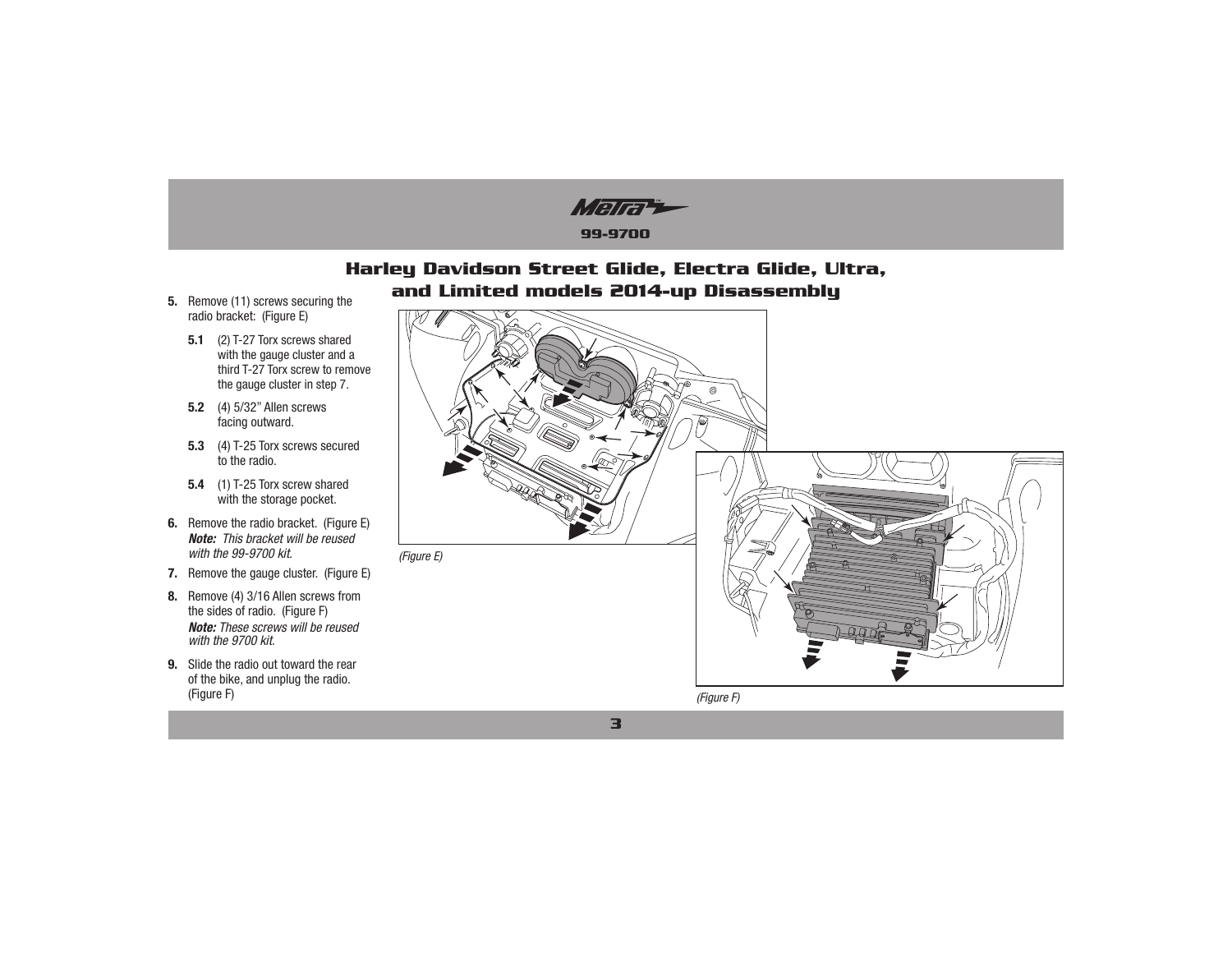Marti

## **Harley Road Glide 2015-up Disassembly**

- **1.** Remove the lower torx screws on either side holding the wind deflector wings (only the lower two need to be removed). (Figure A)
- **2.** Remove (1) 3/16 Allen screw securing each turn signal. (Figure B)
- **3.** Remove (4) Phillips screws from the windshield and set the windshield aside. (Figure C)
- **4.** Remove the top fairing trim clipped to the top of the radio. (Figure D)
- **5.** Unplug the turn signals.
- **6.** Remove the speaker grills with a panel removal tool and remove (1) torx screw from each side. (Figure E) **CAUTION:** The fairing will be loose at this point. Have a helper hold

it to keep from damaging it when removing the screws.





*(Figure B)*



*(Figure C)*

- **7.** Remove the fairing and set aside.
- **8.** Remove (4) 3/16 Allen screws from the sides of the radio. *Note: These screws will be reused with the 9700 kit.* **CAUTION:** Be sure to hold the (*Figure A*) *(Figure A) (Figure D) (Figure D) (Figure D)* screw so it will not drop.
	- **9.** Unplug and remove the radio.
	- **10.** Remove (2) Torx screws securing the fairing bracket attached to the radio. *Note: This bracket will be reused with the 99-9700 kit. Please note the orientation of the bracket. The curved portion faces the rear of the bike.*





*(Figure E)*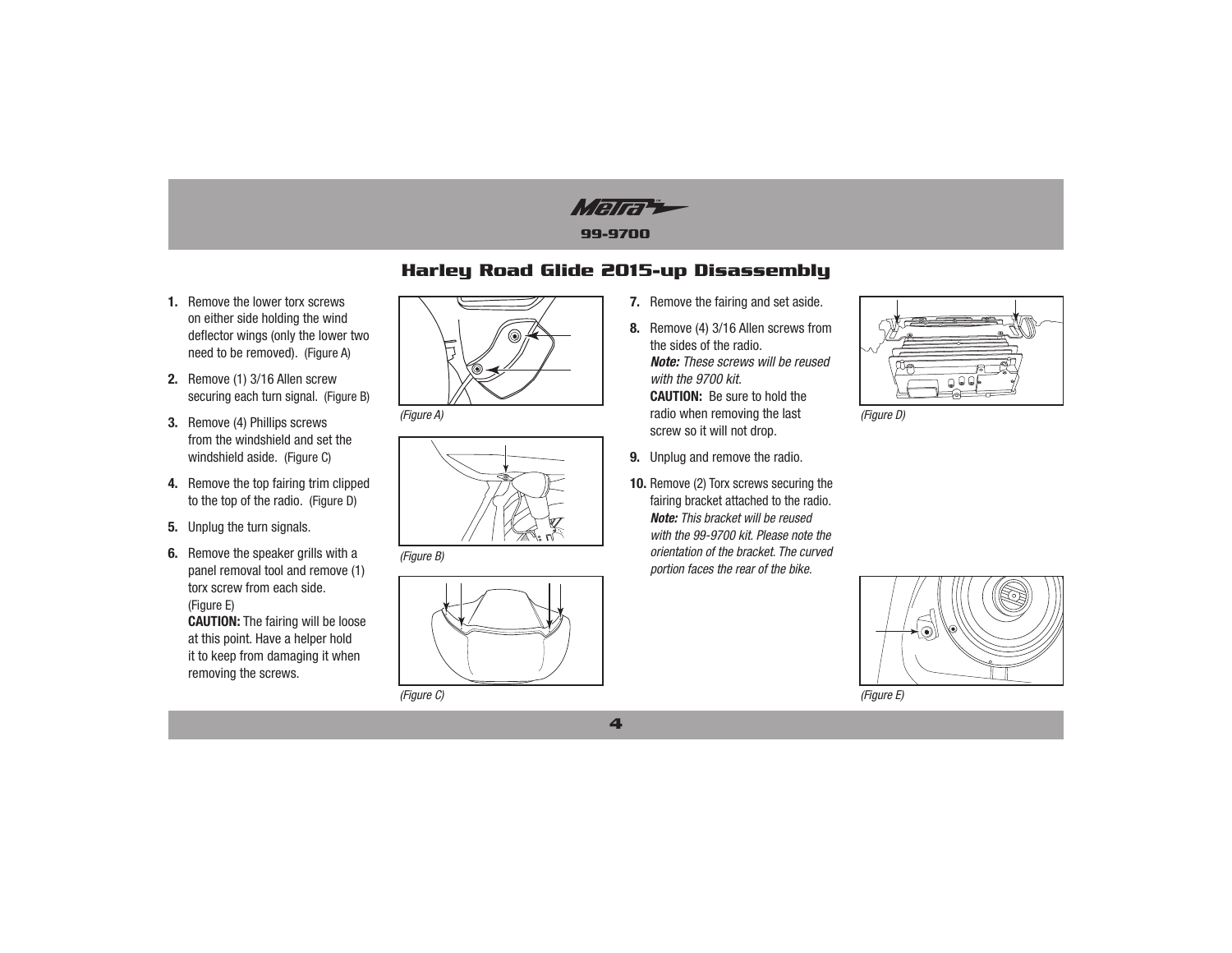Mara

## **Kit Assembly**

5

- 1. Secure the radio brackets to the radio housing with (4) #8 x 3/8" Phillips screws supplied. (Figure A)
- 2. Remove the metal "DIN" sleeve and trim ring from the aftermarket radio.
- 3. Slide the radio into the radio housing assembly and secure with screws supplied with the radio. (Figure B)
- 4. Insert the LCD screen into the radio housing, route the cable through the LCD back plate, and then secure to the radio housing assembly using (2) #8 x 3/8" screws supplied with the kit. (Figure C)
- 5. Secure the radio housing assembly to the bike using (4) 3/16 Allen screws previously removed in step 8 of disassembly. (Figure D)
- 6. (a) For the Street Glide, Electra Glide, Ultra, and Limited models 2014-up; Attach the radio bracket removed in step 6 of disassembly to the top of the radio housing assembly, and secure with (4) Phillips screws supplied.



(Figure A)



(Figure B)

(b) For the Road Glide 2015-up: Attach the fairing bracket removed in step 10 of disassembly to the top of the radio housing assembly. and secure with (2) Phillips screws supplied. Ensure the bracket is far forward, and the curved portion is facing the rear of the bike as mentioned in disassembly.

- 7. Locate the factory wiring harness and antenna plug in the dash. Refer to the interface wiring instructions on pages 6-8.
- 8. Reassemble the fairing in reverse order of disassembly, and then pull the screen protector off from the LCD screen.







(Figure D)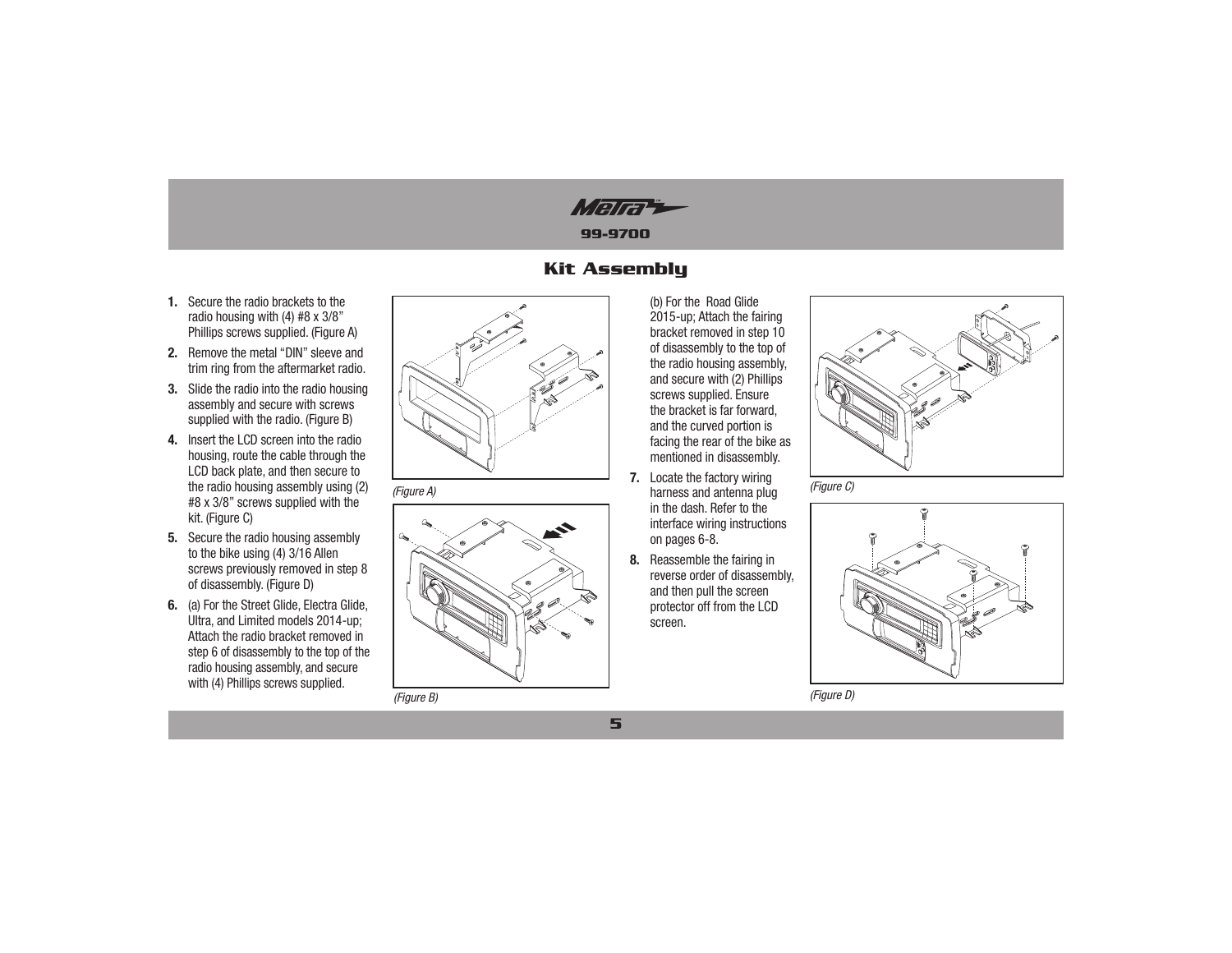

## **Axxess Interface Installation**

#### **FEATURES**

- Provides accessory power (12-volt 10-amp)  $\bullet$
- High level speaker input
- Retains balance and fade
- Retains oil pressure and EITMS status
- Prewired ASWC-1 harness included (ASWC-1 sold separately)
- Micro "B" USB updatable

### **INTERFACE COMPONENTS**

#### • 99-9700 interface

 $\bullet$  99-9700 harness

### **TOOLS REQUIRED**

- Cutting tool Crimping tool Tape
- Connectors (example: butt-connectors, bell caps, etc.)

## **Connections to be made**

#### From the 99-9700 harness to the aftermarket radio:

- Connect the **Black** wire to the ground wire.
- Connect the Yellow wire to the battery wire.
- Connect the Red wire to the accessory wire.
- Connect the Orange wire to the illumination wire. (If the aftermarket radio has no illumination wire, tape off the **Orange** wire).
- Connect the White wire to the left front positive speaker output.
- Connect the White/Black wire to the left front negative speaker output.  $\bullet$
- Connect the Gray wire to the right front positive speaker output.
- Connect the Gray/Black wire to the right front negative speaker output.
- Connect the Green wire to the left rear positive speaker output.
- Connect the Green/Black wire to the left rear negative speaker output.
- Connect the Purple wire to the right rear positive speaker output.  $\bullet$
- Connect the Purple/Black wire to the right rear negative output

#### From the 12-pin pre-wired ASWC-1 harness to the aftermarket radio:

• This harness is to be used along with the optional ASWC-1 (not included) to retain handlebar controls. If the ASWC-1 is not being used, disregard this harness. If it will be used, please refer to the ASWC-1 instructions for radio connections and programming.

#### Note: Disregard the harness that comes with the ASWC-1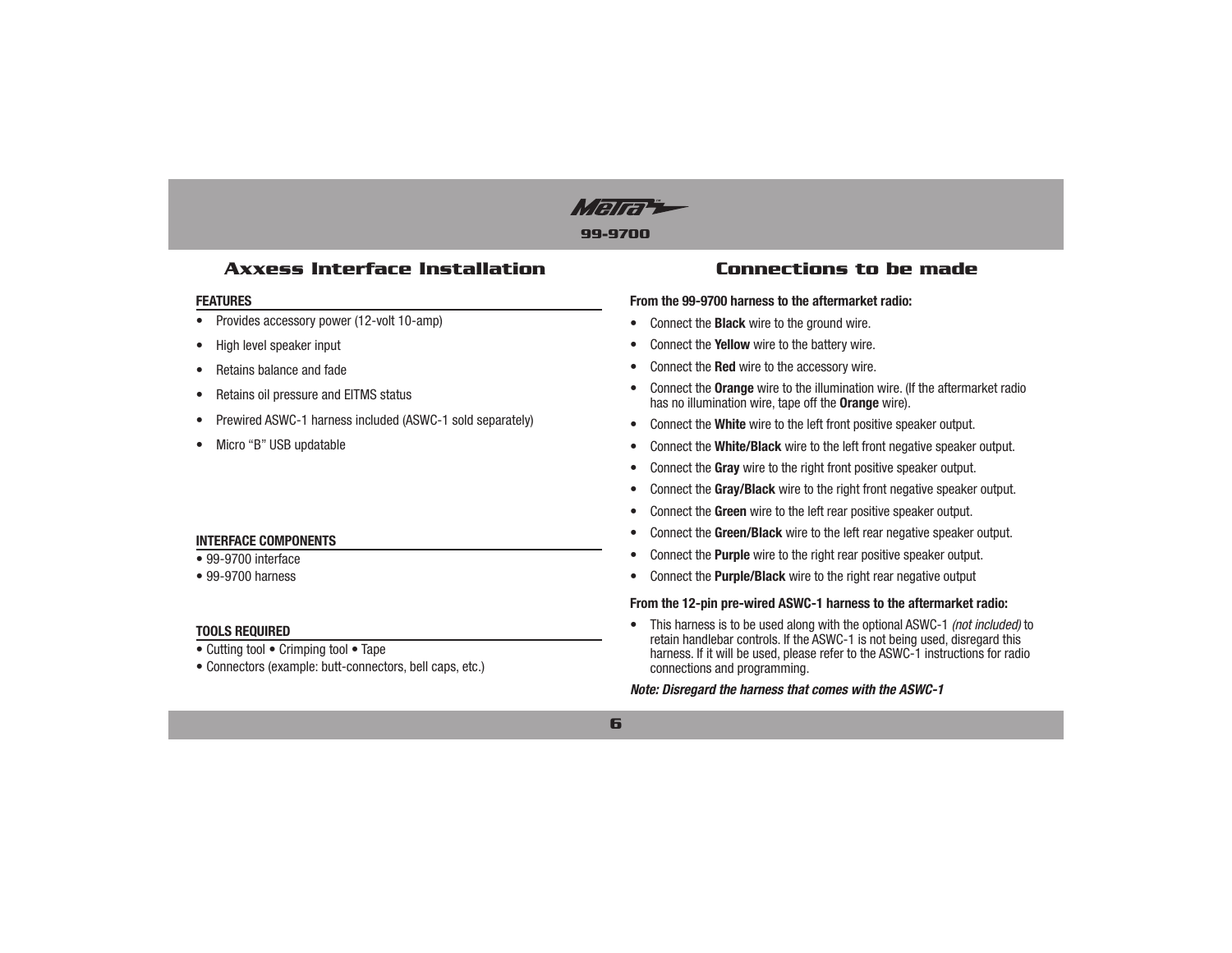Mara

## **Installing the Interface**

With the key in the off position:

- Connect the 99-9700 harness into the interface.
- Connect the LCD screen into the interface.
- Connect the 99-9700 harness into the vehicles wiring harness.
- With all connections completed, reconnect the negative battery terminal.

*Note: To prevent error codes, all electronic devices including the headlight and turn signals must be connected before proceeding to the next step.*

## **Initializing the Interface**

ATTENTION: If the interface loses power for any reason, the following step will need to be performed again.

• Initialize the interface by turning the ignition on for 30-seconds, then turn the ignition back off, then back on again.

*Note: If using the ASWC-1, connect it after you initialize the interface, with the key in the off position.*

## **LCD Operation**

\* The included LCD screen provides oil pressure and EITMS status. For more information, please see the owner's manual that came with the bike.

#### **Main menu options:**

- Red adjusts the red backlighting of the LCD (ranges from 1 to 32).
- **Blue** adjusts the blue backlighting of the LCD (ranges from 1 to 32).
- **Green** adjusts the green backlighting of the LCD (ranges from 1 to 32).
- Contrast adjusts the contrast of the LCD (ranges from 1 to 100).
- **Reset** puts the color back to the default settings.
- **Arrow Up** Toggles "up" through menu options
- **Arrow Down** Toggles "down" through menu options
- **P** Return/ESC Return to the previous menu
- $\checkmark$  **Enter** Enter current menu option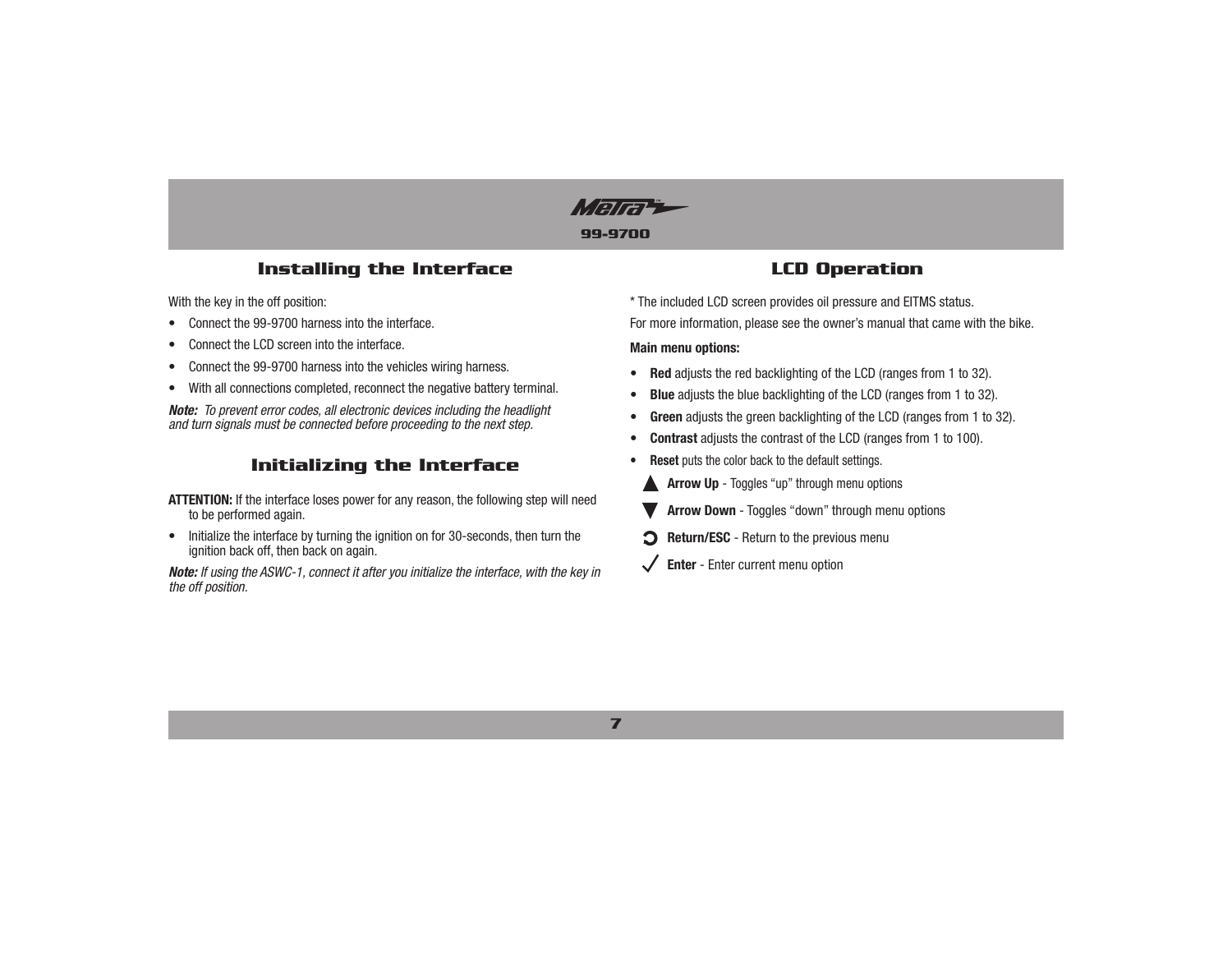Mara

#### **INSTALLATION INSTRUCTIONS FOR PART 99-9700**

## **Troubleshooting**

If the Oil/EITMS information do not show up on the kit, perform this step;

- Press and hold the "Return/ESC" button on the LCD screen for 5 seconds until "Select Interface" comes up.
- Select "Connection Type", and then press "Enter"
- Scroll up or down to "Direct Connect", and then press "Enter"
- Once done, press "Return/ESC" to back out of that mode.

## **Updating the 99-9700**

- Download and install the WebXXpress software update from axxessinterfaces.com. Please follow the instructions on the website exactly as stated.
- Connect the USB-MINI-CAB update cable (sold separately) between the 99-9700 and the computer.
- From the Start Menu of the computer, click on on "All Programs", and then "USBBootloader".
- Press "Update Board", the software will begin to download at this point.

*Note: Please note which firmware downloaded to the interface. This will help in troubleshooting, if need be.*

*Note: Both the interface AND display screen must be updated.*



**KNOWLEDGE IS POWER**<br>Enhance your installation and fabrication skills by<br>enrolling in the most recognized and respected mobile electronics school in our industry. Log onto www.installerinstitute.com or call 800-354-6782 for more information and take steps toward a better tomorrow.



**Metra recommends MECP certified technicians**

METRA. The World's best kits.<sup>™</sup> 1-800-221-0932 metraonline.com © COPYRIGHT 2015 METRA ELECTRONICS CORPORATION

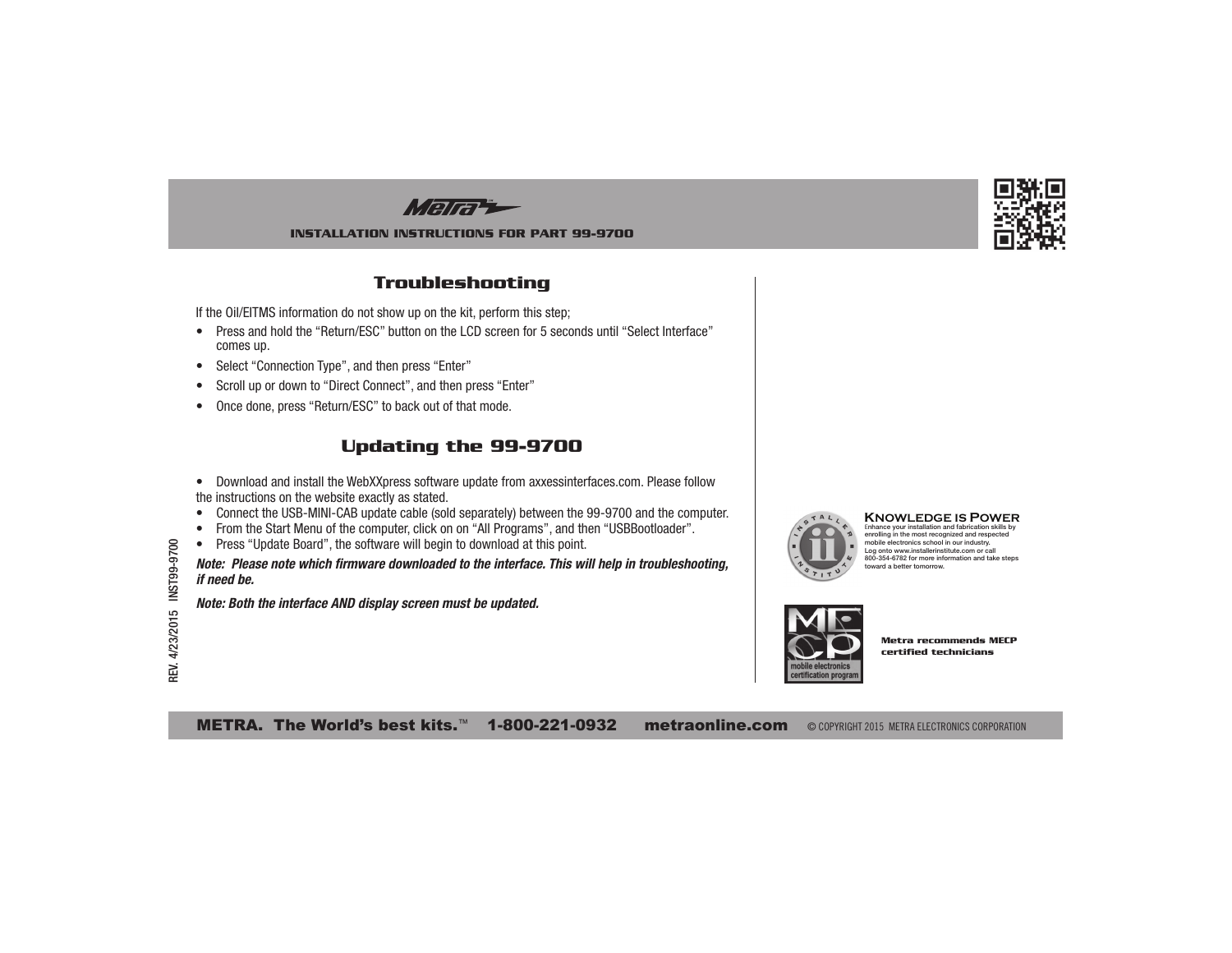Mara

Instrucciones de instalación para la pieza 99-9700

**APLICACIONES** 

# Harley-Davidson Street Glide, Electra Glide, Ultra y Limited 2014 y masr recientes / Road Glide 2015 y mas recientes 99-9700



- · Provisión de radio ISO DIN
- · Interfase y pantalla de información LCD incluidas

#### **COMPONENTES DEL KIT**

- A) Carcasa del radio B) Soportes del radio C) Pantalla LCD D) Placa posterior de LCD
- E) (10) tornillos Phillips #8 x 3/8" Interfase Axxess (no se muestra)

Adaptador de antena: · Controles de manubrio 40-EU10: · ASWC-1



## **Indice**

#### **Desmontaje Carenado**

- Harley Davidson Street Glide, Electra Glide. Ultra, Modelos Limited 2014 y mas recientes....2-3 - Harley Davidson Road Glide 2015 y mas .............. 4 Resolución de problemas/ **HERRAMIENTAS REQUERIDAS** · Herramienta para quitar paneles • Destornillador Phillips • Destornilladores Torx • Llaves Allen

PRECAUCIÓN: Metra recomienda desconectar el terminal negativo de la batería antes de comenzar cualquier instalación. Todos los accesorios, interruptores y,

especialmente, las luces indicadoras de airbag deben estar enchufados antes de volver a conectar la batería o comenzar el ciclo de ignición.

NOTA: Remítase a las instrucciones incluidas con el radio de postventa.

METRA. The World's best kits.<sup>™</sup> 1-800-221-0932 **metraonline.com** © COPYRIGHT 2015 METRA ELECTRONICS CORPORATION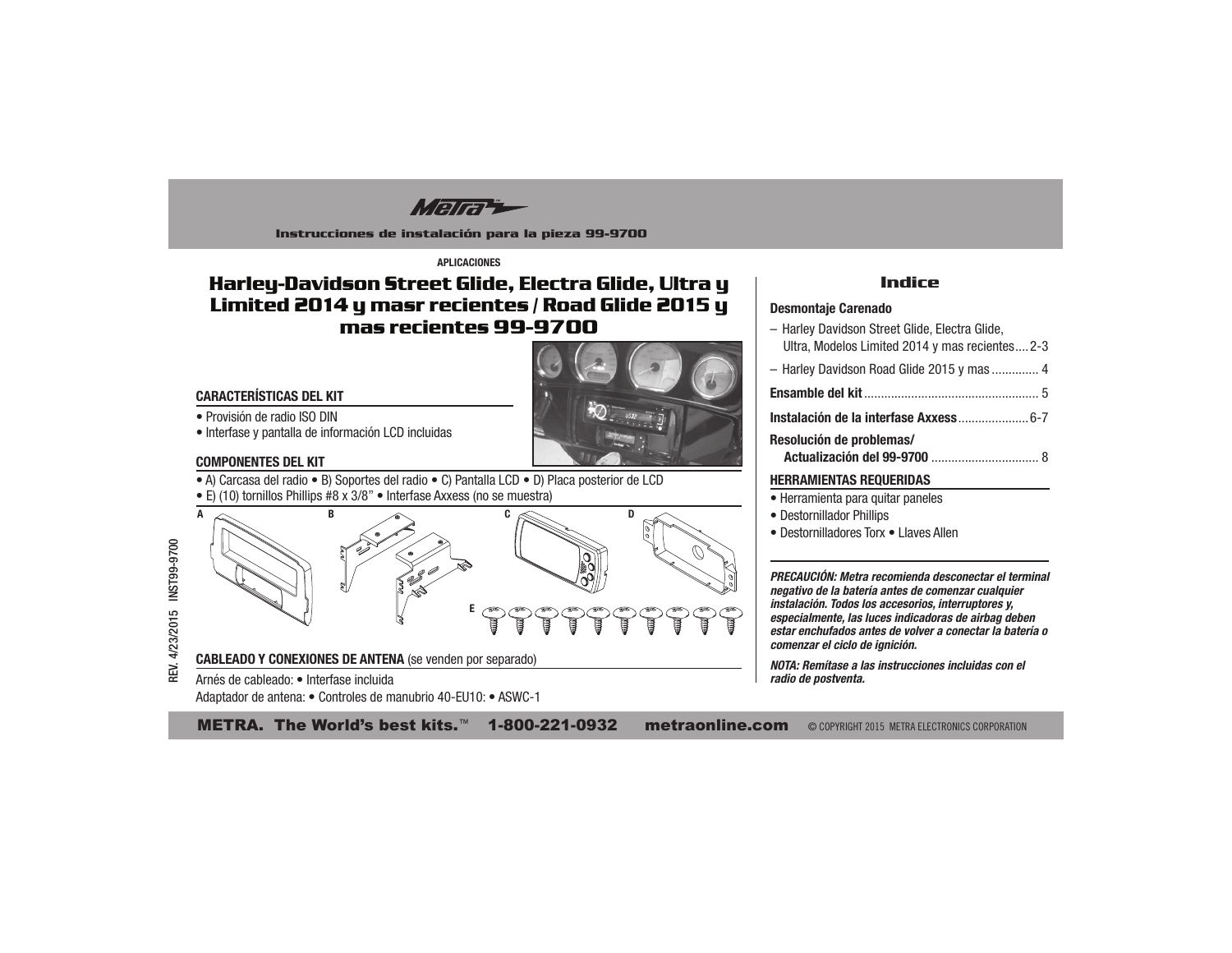Mara **99-9700**

## **Harley Davidson Street Glide, Electra Glide, Ultra, modelos limited 2014 y mas recientes desensamble**

- **1.** Quite los (4) T-27 del carenado interior. (Figura A)
- **2.** Quite los (3) T-27 del parabrisas (tenga cuidado de no dejar caer el carenado exterior o el parabrisas). (Figura B)
- **3.** Quite el carenado exterior desconectando el faro. (Figura C)
- **4.** Quite los (2) T-27 para quitar la rejilla del carenado y quite la rejilla. (Figura D)
	- *Continúa en la siguiente página.*









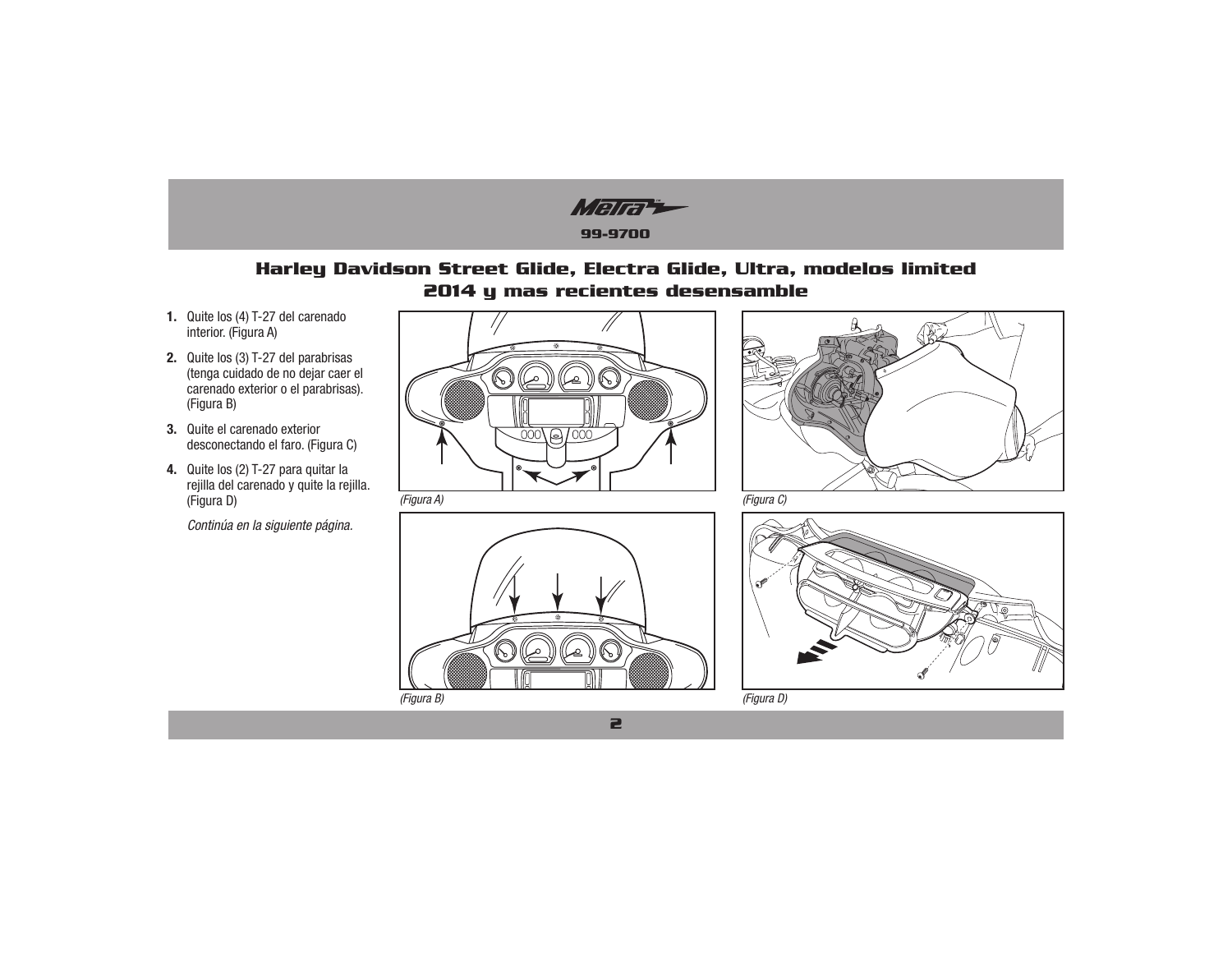

## **Harley Davidson Street Glide, Electra Glide, Ultra, modelos limited 2014 y mas recientes desensamble**

**3**

- 5. Quite los (11) tornillos que sujetan el soporte del radio: (Figura E)
	- **5.1** (2) Tornillos Torx T-27 que se comparten con el conjunto de indicadores y un tercer tornillo Torx T-27 para quitar el conjunto de indicadores en el paso 7.
	- **5.2** (4) Tornillos Allen de 5/32" orientados hacia afuera.
	- **5.3** (4) Tornillos Torx T-25 sujetados al radio
	- **5.4** (1) Tornillos Torx T-25 que se comparten con la cavidad de almacenamiento.
- **6.** Quite el soporte del radio. (Figura E) *Nota: Este soporte se volverá a utilizar con el kit 99-9700.*
- **7.** Quite el conjunto de indicadores. (Figura E)
- **8.** Quite los (4) tornillos Allen de 3/16 de los lados del radio. (Figura F) *Nota: Estos tornillos se volverán a utilizar con el kit 9700.*



*(Figura F)*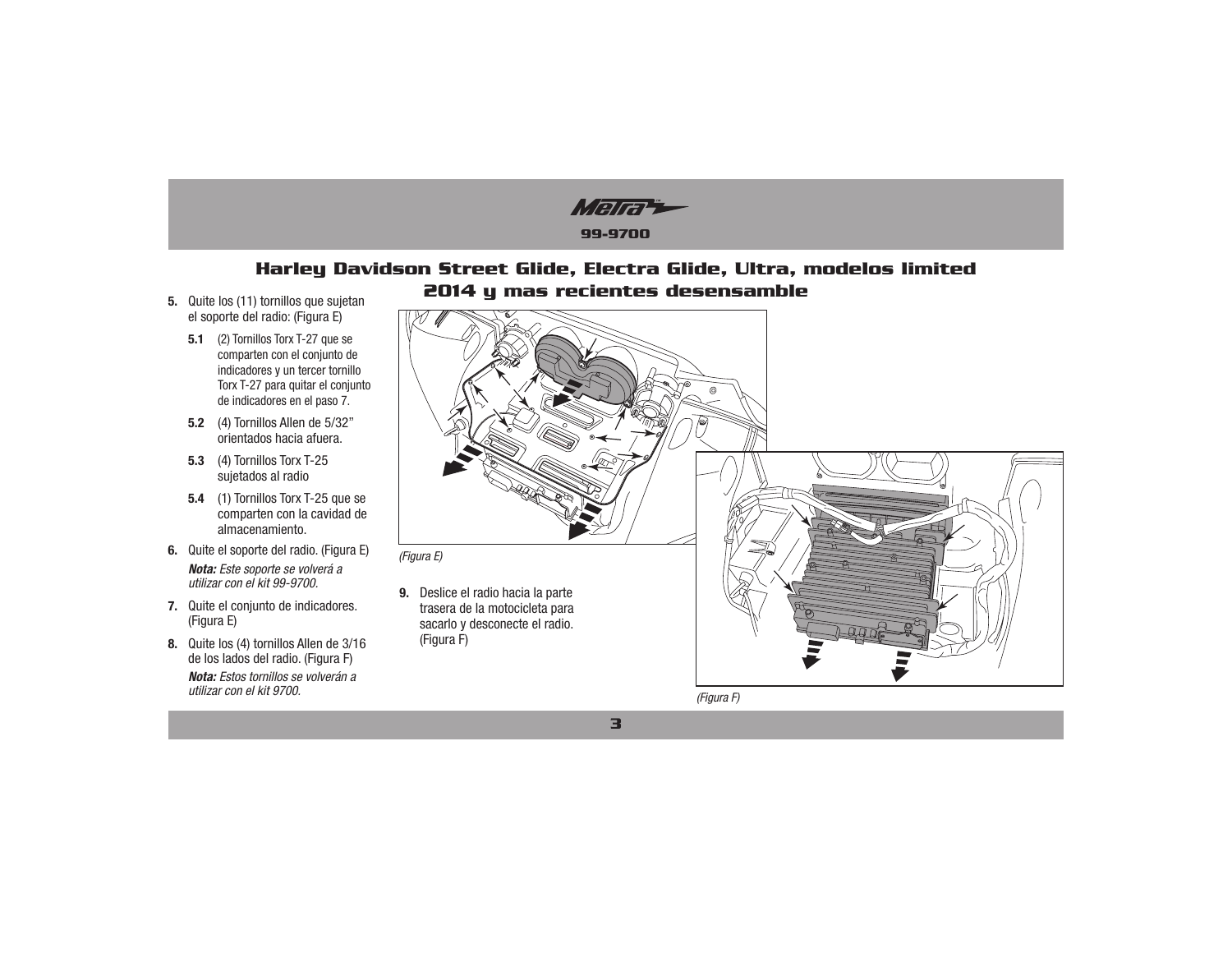Malta

## Harley Road Glide 2015 y mas desensamble

- 1. Quite los tornillos Torx inferiores de cada lado que sostienen los deflectores de viento (solo deben quitarse los dos inferiores). (Figura A)
- 2. Quite el (1) tornillo Allen de 3/16" que sujeta cada señal direccional. (Figura B)
- 3. Quite los (4) tornillos Phillips del parabrisas y déjelo a un lado. (Figura C)
- 4. Quite la moldura del carenado superior enganchada en la parte superior del radio. (Figura D)
- 5. Desconecte las señales direccionales.
- 6. Quite las reiillas de las bocinas con una herramienta de remoción de panel y quite el (1) tornillo Torx de cada lado. (Figura E) PRECAUCIÓN: El carenado estará suelto en este momento. Pida a un ayudante que lo sostenga para evitar dañarlo al quitar los tornillos.



(Figura A)



(Figura B)



(Figura C)

- 7. Quite el carenado y déjelo a un lado.
- 8. Quite los (4) tornillos Allen de 3/16 de los lados del radio. Nota: Estos tornillos se volverán a utilizar con el kit 9700. **CAUTION:** Asegúrese de sostener el radio cuando se quite el último tornillo para que no se caiga.
- 9. Desconecte y quite el radio.
- 10. Quite los (2) tornillos Torx que sujetan el soporte del carenado unido al radio.

Nota: Este soporte se volverá a utilizar con el kit 99-9700. Tenga en cuenta la orientación del soporte. La parte curveada está orientada hacia la parte trasera de la motocicleta.



(Figura D)



(Figura E)

 $\overline{\mathbf{4}}$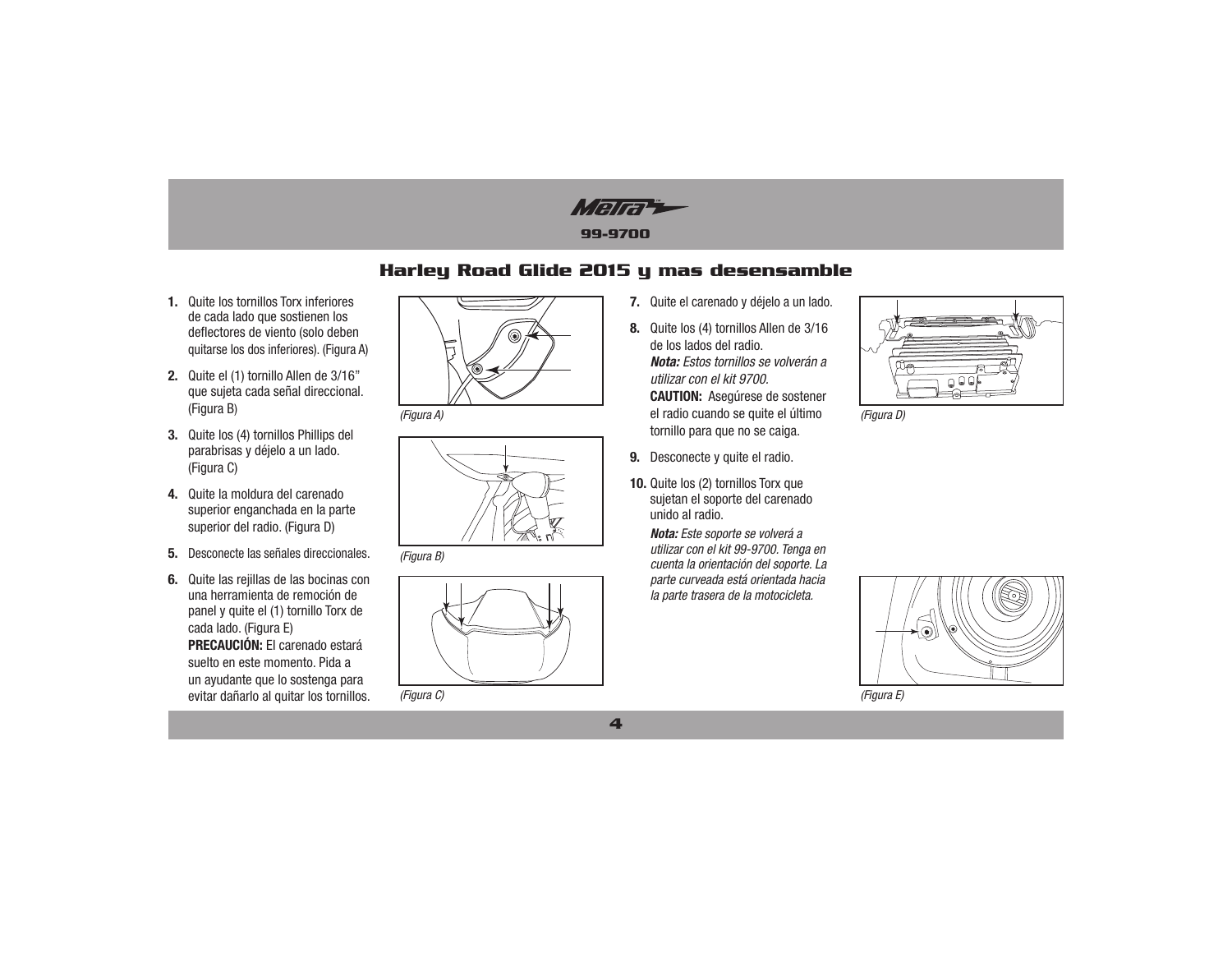Mara

## **Kit Assembly**

- 1. Sujete los soportes del radio a la carcasa del radio con los (4) tornillos Phillips #8 de 3/8" suministrados. (Figura A)
- 2. Quite la manga de metal "DIN" y el anillo de moldura del radio de mercado secundario.
- 3. Deslice el radio en el ensamble de la carcasa del radio y sujételo con los tornillos suministrados con el radio. (Figura B)
- 4. Inserte la pantalla LCD en la carcasa del radio, enrute el cable a través de la placa posterior del LCD y luego sujételo al ensamble de la carcasa del radio con los (2) tornillos #8 de 3/8" suministrados con el kit. (Figura C)
- 5. Sujete el ensamble de la carcasa del radio a la motocicleta con los (4) tornillos Allen de 3/16 que quitó anteriormente en el paso 8 del desensamble. (Figura D)







(Figura B)

6. (a) Para los modelos Street Glide, Electra Glide, Ultra y Limited 2014 y más recientes; coloque el soporte del radio que quitó en el paso 6 del desensamble en la parte superior del ensamble de la carcasa del radio y sujételo con (4) tornillos Phillips suministrados.

(b) Para el Road Glide 2015 y más recientes, coloque el soporte del carenado que quitó en el paso 10 del desensamble en la parte superior del ensamble de la carcasa del radio y sujételo con (2) tornillos Phillips suministrados. Asegúrese de que el soporte esté lo más adelante posible y la parte curveada esté orientada hacia la parte trasera de la motocicleta como se mencionó en el desensamble.

- 7. Localice el arnés de cableado de fábrica y el conector de la antena en el tablero. Consulte las instrucciones del cableado de la interfase en las páginas 6-8.
- 8. Vuelva a armar el carenado al revés de como lo desmontaje y , a continuación, tire del protector de la pantalla fuera de la pantalla LCD. (Figura D)



(Figura C)

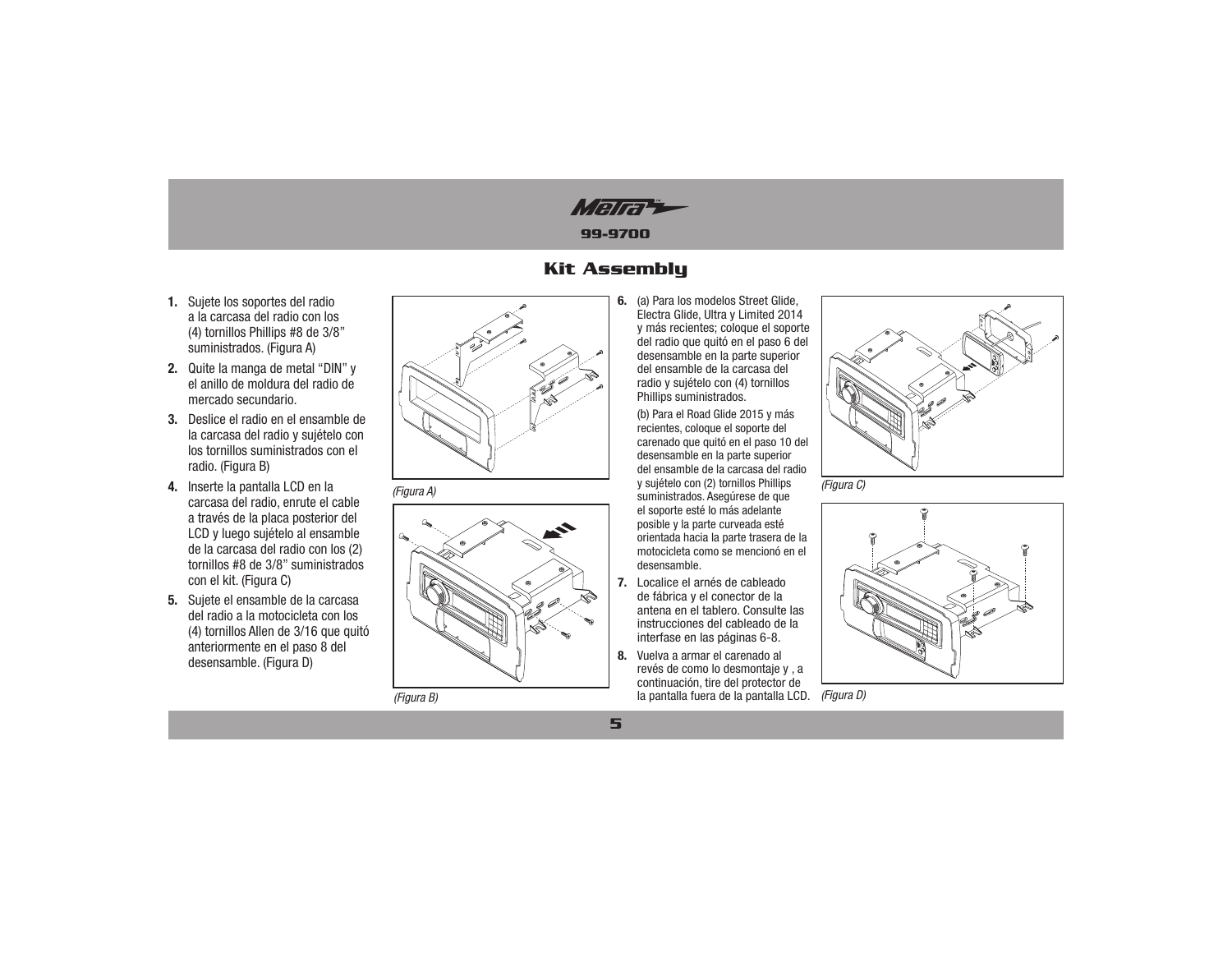

## Instalación de la interfase Axxess

#### **CARACTERÍSTICAS**

- Provee corriente de accesorios (12 voltios 10 amperes)  $\bullet$
- Entrada de bocina de alto nivel
- Retiene el balance y la intensidad
- Retiene el estado de la presión del aceite y el EITMS
- Arnés ASWC-1 pre cableado incluido (el ASWC-1 se vende por separado)
- Actualizable por micro "B" USB

### **COMPONENTES DE LA INTERFASE**

#### $\bullet$  Interfase 99-9700

· Arnés 99-9700

### **HERRAMIENTAS REQUERIDAS**

- Corte Herramienta que prensa de herramientas Tape
- Conectores (ejemplo: a tope conectores, tapas de campana, etc.)

## Conexiones que se deben hacer

#### Desde el arnés 99-9700 al radio de mercado secundario:

- · Conecte el cable Negro con el cable de tierra.
- Conecte el cable Amarillo con el cable de la batería.
- Conecte el cable Roio con el cable de accesorios.
- Conecte el cable Anaranjado con el cable de iluminación. (Si el radio de mercado secundario no tiene cable de iluminación, cubra con cinta el cable Anaranjado).
- Conecte el cable **Blanco** con la salida positiva de la bocina izquierda del frente.
- Conecte el cable **Blanco/Negro** con la salida negativa de la bocina izquierda del frente.
- Conecte el cable Gris con la salida positiva de la bocina derecha del frente.
- Conecte el cable Gris/Negro con la salida negativa de la bocina derecha del frente.
- Conecte el cable Verde con la salida positiva de la bocina izquierda de atrás.
- Conecte el cable Verde/Negro con la salida negativa de la bocina izquierda de atrás.
- Conecte el cable Púrpura con la salida positiva de la bocina derecha de atrás.
- Conecte el cable Púrpura/Negro con la salida negativa de la bocina derecha de atrás.

#### Desde el arnés ASWC-1 pre cableado de 12 pins al radio de mercado secundario:

• Este arnés se debe usar junto con el ASWC-1 opcional (no incluido) para retener los controles del manubrio. Si no se usará el ASWC-1, ignore este arnés. Si se va a utilizar, consulte las instrucciones del ASWC-1 para las conexiones del radio y la programación.

Nota: Ignore el arnés que viene con el ASWC-1.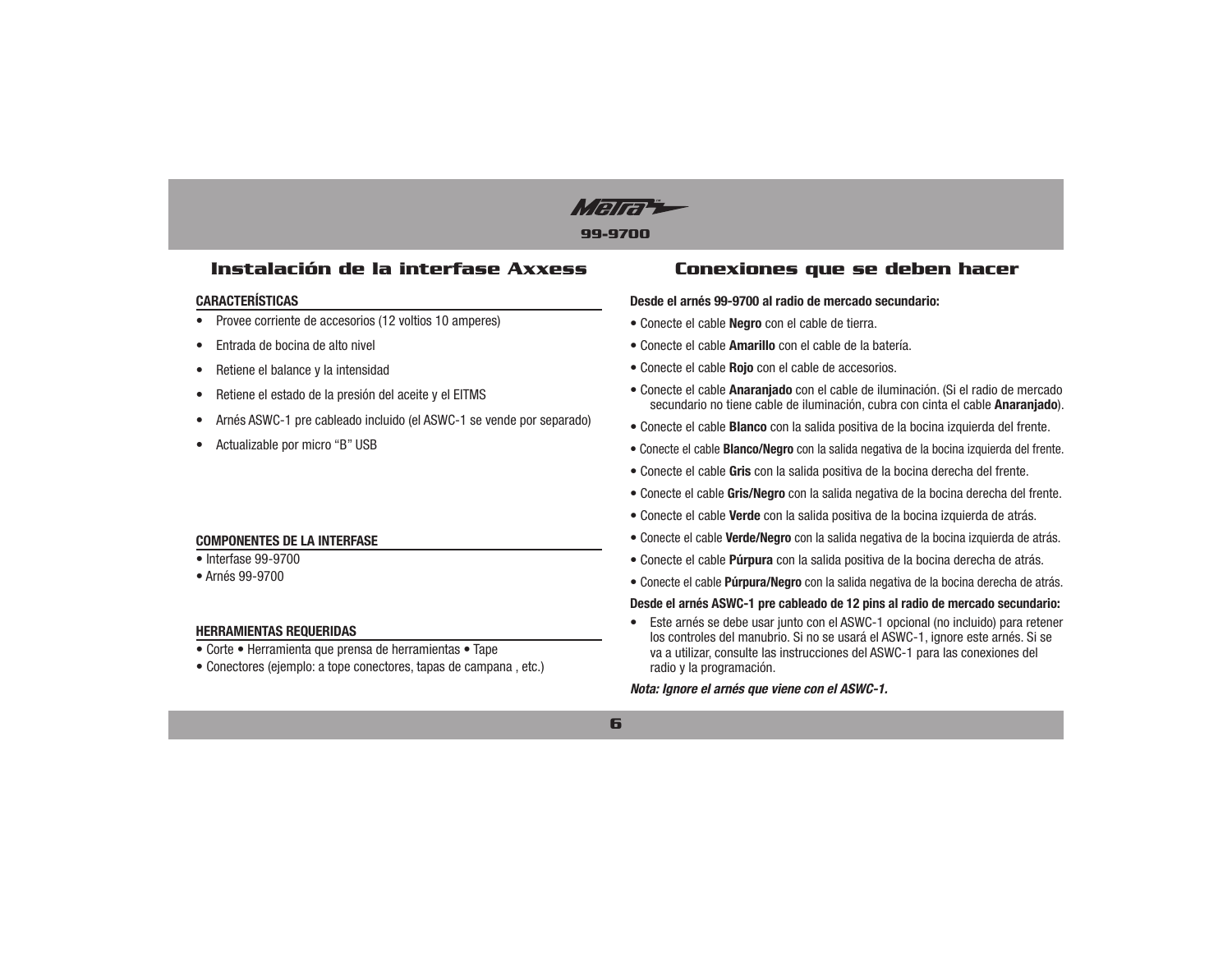

## Instalación de la interfase

Con la llave en la posición de apagado:

- Conecte el arnés 99-9700 a la interfase.
- Conecte la pantalla LCD a la interfase.
- Conecte el arnés 99-9700 al arnés de cableado del vehículo.
- Cuando todas las conexiones estén hechas, vuelva a conectar la terminal negativa de la batería.

Nota: Para evitar códigos de error, todos los dispositivos electrónicos, incluvendo los faro debe conectarse antes de continuar con el siguiente paso.

## Inicializar la interfase

**ATENCIÓN:** Si la interfase pierde energía por cualquier motivo, deberán realizarse los siguientes pasos de nuevo.

• Para inicializar la interfase, encienda la marcha y espere 30 segundos, luego vuelva a apagar la ignición, y enciéndala una vez más.

Nota: Si va a usar el ASWC-1, conéctelo después de inicializar la interfase con la llave en la posición de apagado.

## Operación de la pantalla LCD

\* La pantalla LCD incluida proporciona el estado de la presión de aceite y el EITMS.

Para más información, consulte el manual del propietario que se incluye con la motocicleta.

#### Opciones del menú principal:

- Rojo ajusta el color rojo de retroiluminación de la pantalla LCD (varía de 1 a 32).
- Azul ajusta el color azul de retroiluminación de la pantalla LCD (varía de 1 a 32).
- Verde ajusta el color verde de retroiluminación de la pantalla LCD (varía de 1 a 32).
- Contraste ajusta el contraste de la pantalla LCD (varía de 1 a 100).
- Restablecer regresa el color a los ajustes predeterminados.
- Flecha arriba Alterna hacia "arriba" entre las opciones del menú
- Flecha abajo Alterna hacia "abajo" entre las opciones del menú
- **O** Regresar/ESC Regresa al menú anterior
- Aceptar Ingresa a la opción actual del menú

 $\overline{\mathbf{z}}$